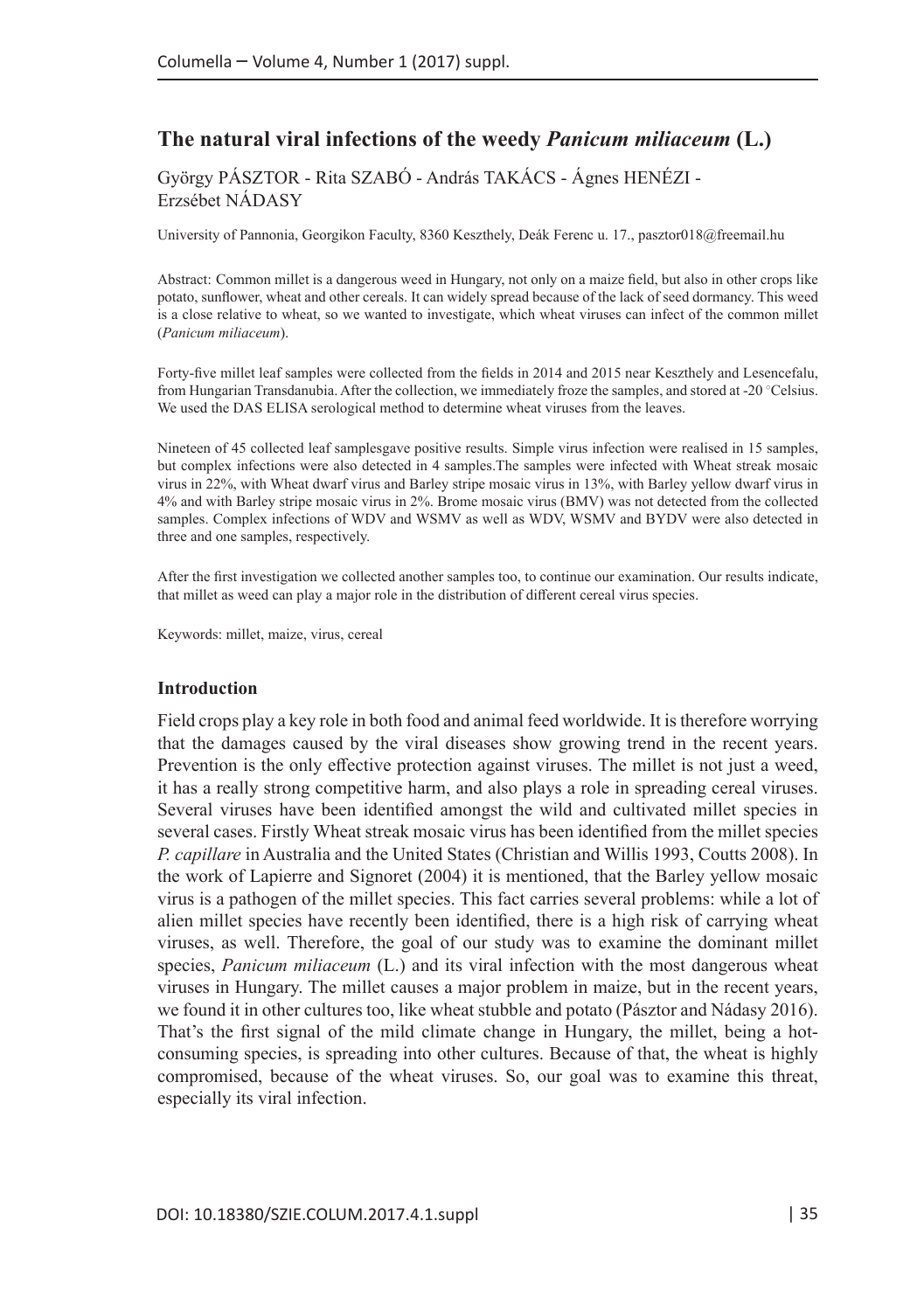## **Materials and methods**

45 millet (*Panicum miliaceum* L.) leaf samples were collected during the investigation in September of 2014 and 2015. We collected 35 samples from the grain-field stubble near Lesencefalu, and 10 samples from Keszthely. The collected samples showed signs of a viral infection. The laboratory test requires, that all the samples need to be packed individually in polyethylene bags and stored at -20 ○Celsius.

The most commonly used serological test was used, the double antibody sandwich DAS ELISA test. We used reagents from the LOEWE Biochemica (Brome mosaic virus, Brome dwarf mosaic virus, Brome treak mosaic virus, Barley stripe mosaic virus, Barley yellow dwarf virus, Wheat dwarf mosaic virus and Wheat dwarf virus).

The colour of the samples was evaluated with Multiscan RC Elisa Reader at 405 nm. The samples, which extinction value was three times higher than the negative control, were considered positive.

### **Results and discussion**

From the 45 leaf samples in 19 cases have been proven viral infection. The most serious infection has been diagnosed in the case of Wheat streak mosaic virus; we diagnosed 10 samples with this virus. In six-six samples the Wheat dwarf virus and barley stripe mosaic virus were also identified, among these two Barley yellow dwarf virus and one Brome streak mosaic virus infection were find. But, we can't identify the Brome mosaic virus (Fig.1, Fig. 2). We found complex infection also. Three samples with two viruses (WDV, WSMV), and one sample with three viruses (WDV, WSMV, BYDV) were infected.



*Figure 1. The number of different virus infected samples.*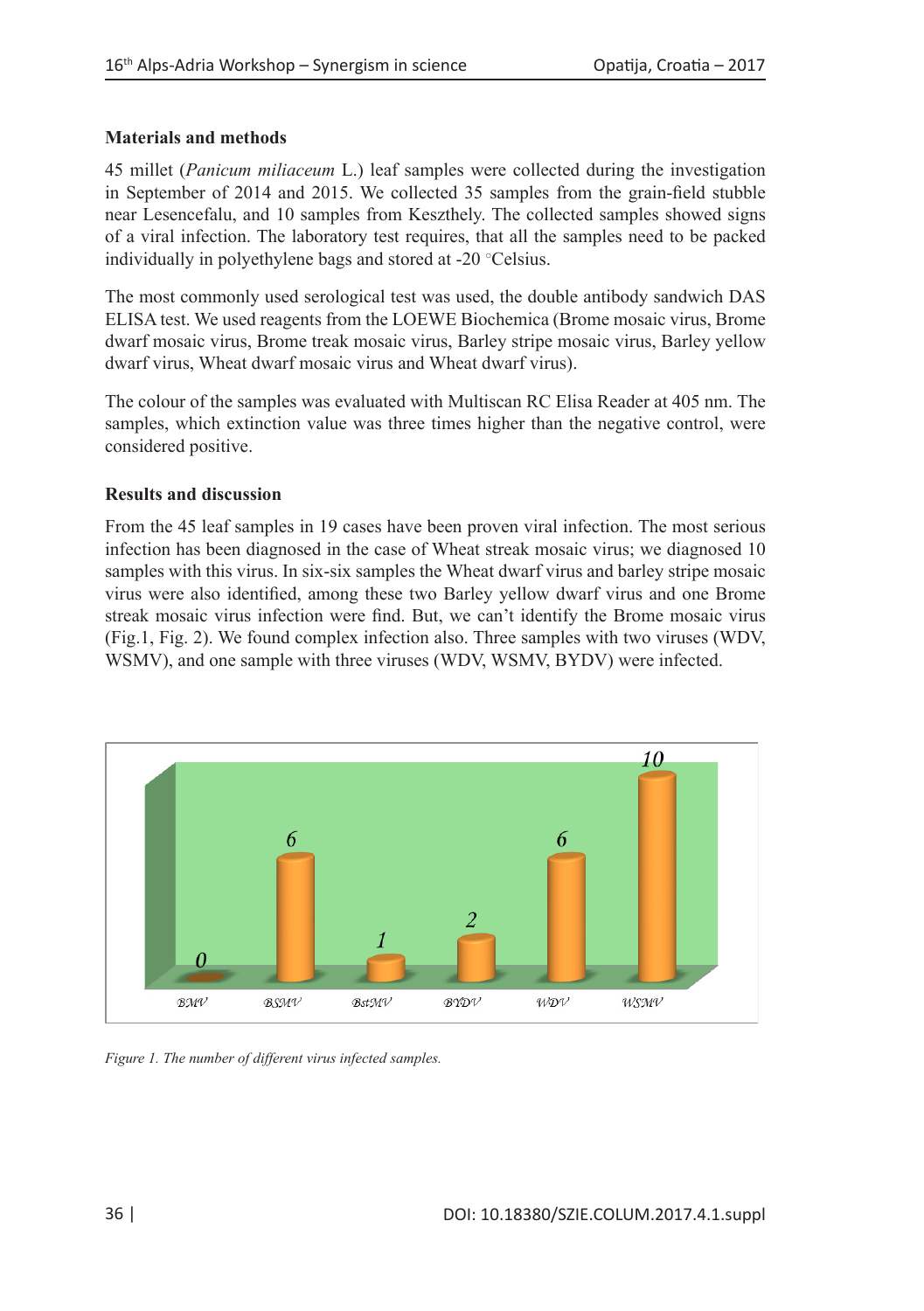

*Figure 2. The complex virus infections*

### **Conclusions**

The results show, that the weedy subspecies of the broomcorn millet can play a significant role in spreading cereal viruses into the cereals. This study is unique, because so many viral diseases in such complexity was never been identified by the *Panicum miliaceum*  species. Our main priority is the successful weed control, and prevention the spreading of new alien millet species.

The reduced agricultural technology promotes the spread of the pests, like new weed species and also the virus vectors and viruses. But if we stubble the fields and carry out the cultivation works in time, the spreading of the pests can be reduced. If it possible, it is advisable to choose resistant varieties in crop production.

To the good production of virus resistant varieties important the optimal plant nutrition, because of this help the genetically determined natural defence mechanism of plant. The forecast plays a key role in protection against vectors. The massive proliferation of pests can be significantly reduced by prevention, therefore the transmission of the virus. It is strongly recommended the further investigation of the millet species, because we can find them in other cultures too, and there are a lot more viruses, that can infect the millet and therefore the cultivated plant too.

For example, in Hungary the millet species causes a major problem in maize fields, but it can easy happen, that the two maize viruses (the Maize mosaic virus and the Sugarcane mosaic virus) can also infect those species. We need to extend our examination on the alien millet species too.